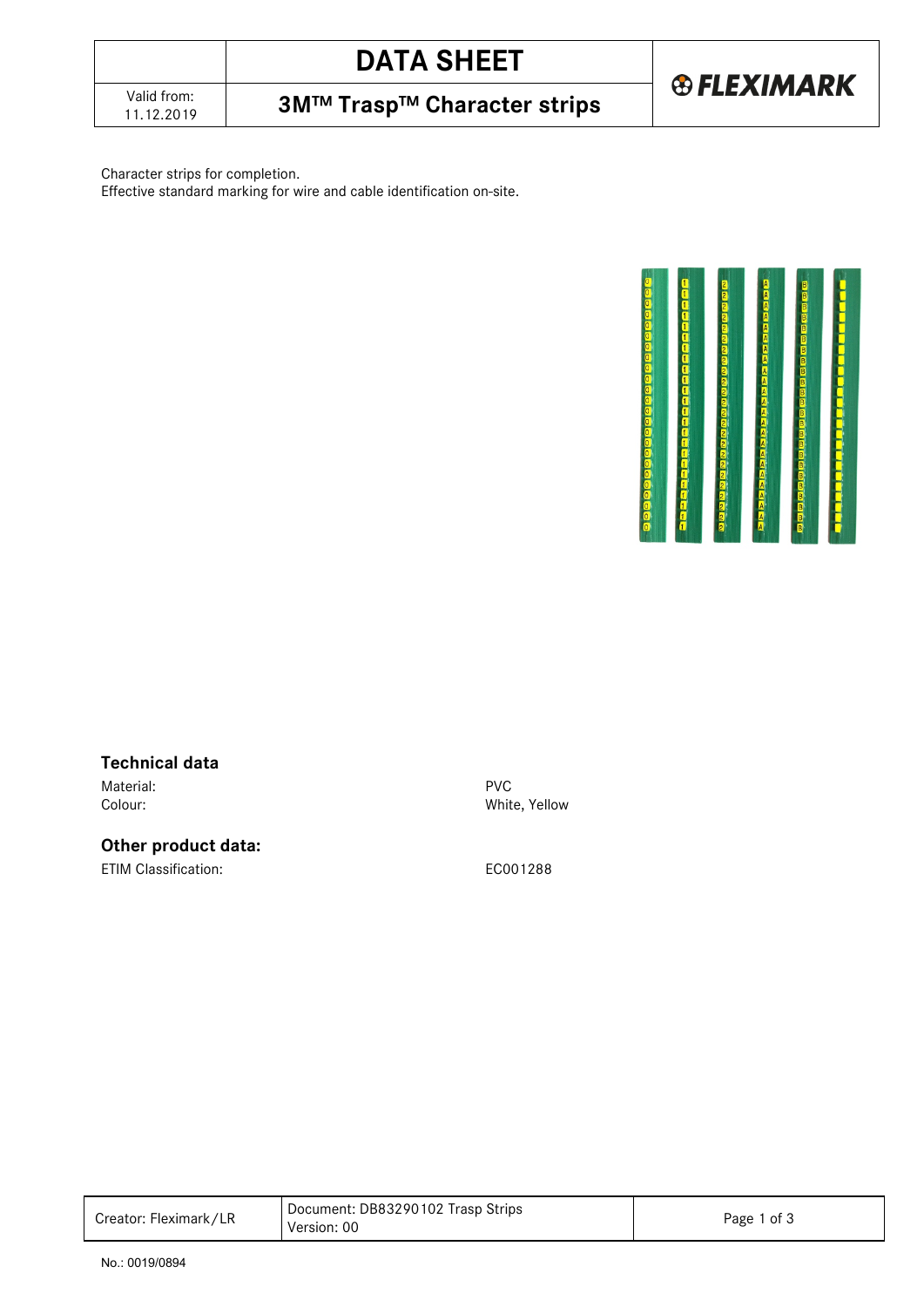**3M™ Trasp™ Character strips** 

### **Product data:**

| E-nummer | Lapp<br>article no. | <b>Article designation</b> | Colour | <b>Characters</b><br>/PU | PU           |
|----------|---------------------|----------------------------|--------|--------------------------|--------------|
| 2941150  | 83290184            | Trasp™ Strips blank WH     | White  | 1200                     | $\mathbf{1}$ |
| 2940590  | 83290102            | Trasp™ Strips "0" WH       | White  | 1200                     | $\mathbf{1}$ |
| 2940595  | 83290103            | Trasp™ Strips "1" WH       | White  | 1200                     | $\mathbf{1}$ |
| 2940596  | 83290104            | Trasp™ Strips "2" WH       | White  | 1200                     | $\mathbf{1}$ |
| 2940597  | 83290105            | Trasp™ Strips "3" WH       | White  | 1200                     | $\mathbf{1}$ |
| 2940598  | 83290106            | Trasp™ Strips "4" WH       | White  | 1200                     | $\mathbf{1}$ |
| 2940599  | 83290107            | Trasp™ Strips "5" WH       | White  | 1200                     | $\mathbf{1}$ |
| 2940621  | 83290108            | Trasp™ Strips "6" WH       | White  | 1200                     | $\mathbf{1}$ |
| 2940622  | 83290109            | Trasp™ Strips "7" WH       | White  | 1200                     | $\mathbf{1}$ |
| 2940623  | 83290110            | Trasp™ Strips "8" WH       | White  | 1200                     | $\mathbf{1}$ |
| 2940624  | 83290111            | Trasp™ Strips "9" WH       | White  | 1200                     | $\mathbf{1}$ |
| 2940625  | 83290112            | Trasp™ Strips "+" WH       | White  | 1200                     | $\mathbf{1}$ |
| 2940626  | 83290113            | Trasp™ Strips "-" WH       | White  | 1200                     | $\mathbf{1}$ |
| 2940627  | 83290114            | Trasp™ Strips "earth" WH   | White  | 1200                     | $\mathbf{1}$ |
| 2940628  | 83290115            | Trasp™ Strips "/" WH       | White  | 1200                     | $\mathbf{1}$ |
| 2940629  | 83290116            | Trasp™ Strips "." WH       | White  | 1200                     | $\mathbf{1}$ |
| 2940630  | 83290117            | Trasp™ Strips "*" WH       | White  | 1200                     | $\mathbf{1}$ |
| 2940629  | 83290116            | Trasp™ Strips "." WH       | White  | 1200                     | $\mathbf{1}$ |
| 2940630  | 83290117            | Trasp™ Strips "*" WH       | White  | 1200                     | $\mathbf{1}$ |
| 2940635  | 83290118            | Trasp™ Strips "Ø" WH       | White  | 1200                     | 1            |
| 2940636  | 83290119            | Trasp™ Strips ":" WH       | White  | 1200                     | $\mathbf{1}$ |
| 2940637  | 83290120            | Trasp™ Strips "A" WH       | White  | 1200                     | $\mathbf{1}$ |
| 2940638  | 83290121            | Trasp™ Strips "B" WH       | White  | 1200                     | 1            |
| 2940639  | 83290122            | Trasp™ Strips "C" WH       | White  | 1200                     | $\mathbf{1}$ |
| 2940640  | 83290123            | Trasp™ Strips "D" WH       | White  | 1200                     | $\mathbf{1}$ |
| 2940704  | 83290124            | Trasp™ Strips "E" WH       | White  | 1200                     | $\mathbf{1}$ |
| 2940726  | 83290125            | Trasp™ Strips "F" WH       | White  | 1200                     | $\mathbf{1}$ |
| 2940727  | 83290126            | Trasp™ Strips "G" WH       | White  | 1200                     | $\mathbf{1}$ |
| 2940728  | 83290127            | Trasp™ Strips "H" WH       | White  | 1200                     | 1            |
| 2940729  | 83290128            | Trasp™ Strips "I" WH       | White  | 1200                     | $\mathbf{1}$ |
| 2940805  | 83290129            | Trasp™ Strips "J" WH       | White  | 1200                     | 1            |
| 2940809  | 83290130            | Trasp™ Strips "K" WH       | White  | 1200                     | $\mathbf{1}$ |
| 2940824  | 83290131            | Trasp™ Strips "L" WH       | White  | 1200                     | $\mathbf{1}$ |
| 2940839  | 83290132            | Trasp™ Strips "M" WH       | White  | 1200                     | $\mathbf{1}$ |
| 2940863  | 83290133            | Trasp™ Strips "N" WH       | White  | 1200                     | 1            |
| 2940864  | 83290134            | Trasp™ Strips "O" WH       | White  | 1200                     | 1            |
| 2940873  | 83290135            | Trasp™ Strips "P" WH       | White  | 1200                     | $\mathbf{1}$ |
| 2940874  | 83290136            | Trasp™ Strips "Q" WH       | White  | 1200                     | 1            |
| 2940875  | 83290137            | Trasp™ Strips "R" WH       | White  | 1200                     | 1            |
| 2940894  | 83290138            | Trasp™ Strips "S" WH       | White  | 1200                     | 1            |
| 2940900  | 83290139            | Trasp™ Strips "T" WH       | White  | 1200                     | 1            |
| 2940933  | 83290140            | Trasp™ Strips "U" WH       | White  | 1200                     | 1            |
| 2940934  | 83290141            | Trasp™ Strips "V" WH       | White  | 1200                     | 1            |
| 2940987  | 83290142            | Trasp™ Strips "W" WH       | White  | 1200                     | 1            |
| 2940988  | 83290143            | Trasp™ Strips "X" WH       | White  | 1200                     | $\mathbf{1}$ |
| 2940989  | 83290144            | Trasp™ Strips "Y" WH       | White  | 1200                     | $\mathbf{1}$ |
| 2940990  | 83290145            | Trasp™ Strips "Z" WH       | White  | 1200                     | $\mathbf{1}$ |

| Creator: Fleximark/LR | Document: DB83290102 Trasp Strips<br>Version: 00 | Page 2 of 3 |
|-----------------------|--------------------------------------------------|-------------|
|-----------------------|--------------------------------------------------|-------------|